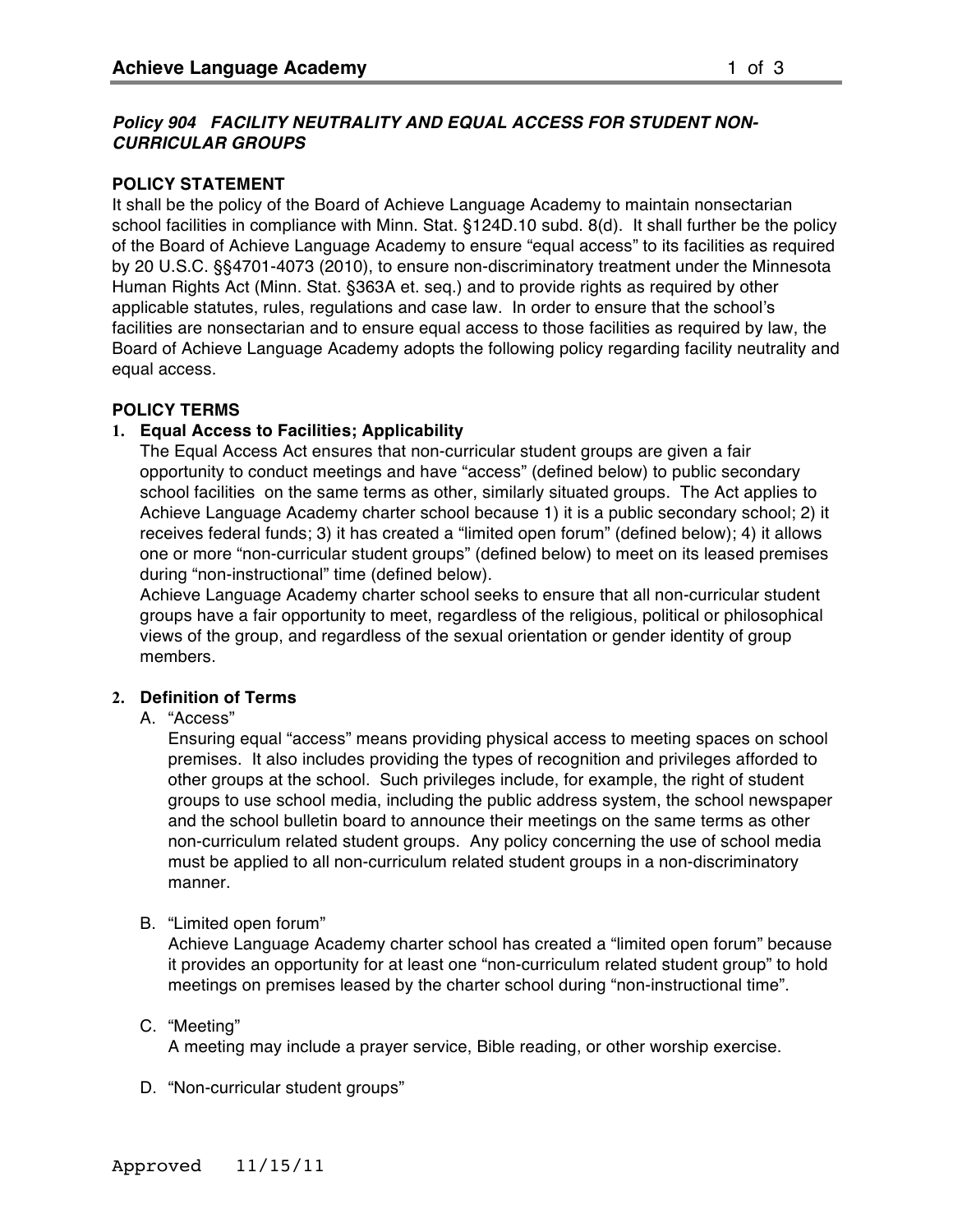A student group is "non-curricular" if it does not directly relate to the body of courses offered at the charter school. A student group does not directly relate to the school's curriculum if:

- i. The group's subject matter is not being taught or will not soon be taught in a regularly offered course at the school;
- ii. The group's subject matter does not concern the body of school courses as a whole;
- iii. Participation in the group is not required for a particular course; and
- iv. No academic credit is awarded as a result of participation in the group.
- E. "Non-instructional time"

"Non-instructional time" is time set aside by the school before actual classroom instruction begins or after actual instruction ends. It includes student meetings that take place before or after school as well as those occurring during lunch, "activity periods" and other non-instructional times during the day.

### **3. Limitations on Non-Curricular Student Group Meetings**

The following limitations apply to non-curricular student groups that seek equal access to school facilities:

- A. Meetings must be voluntary and student-initiated;
- B. Meetings may not be sponsored by the school, school officials, the government, or any of the agents or employees of those groups. ("Sponsored" includes leading, promoting or participating in the meeting. It does not include the assignment of a teacher or other school official to the meeting for supervisory purposes.):
- C. School officials, employees or agents are present at religious meetings only in a nonparticipatory role;
- D. Meetings do not materially and substantially interfere with the orderly conduct of educational activities within the school (see section 4 below); and
- E. Non-school persons do not direct, control or regularly attend activities of the noncurricular student groups.
- **4. Authority of the School to Maintain Discipline and Well-being of Students and Faculty** When implementing this policy, Achieve Language Academy charter school retains the right to ban unlawful groups, to maintain order and discipline on school premises, and to protect the well-being of students and faculty. Meetings that materially and substantially interfere with the orderly conduct of educational activities will not be permitted. School officials, however, may not ban groups or suppress student speech based on the unpopularity of the groups' message or on unfounded fears that the group may incite violence or disruption. A student group will not be subject to regulation if the fear of a "material and substantial interference" with the work of the school is not caused by the student group itself, but instead is caused by those who oppose the group's formation or message.